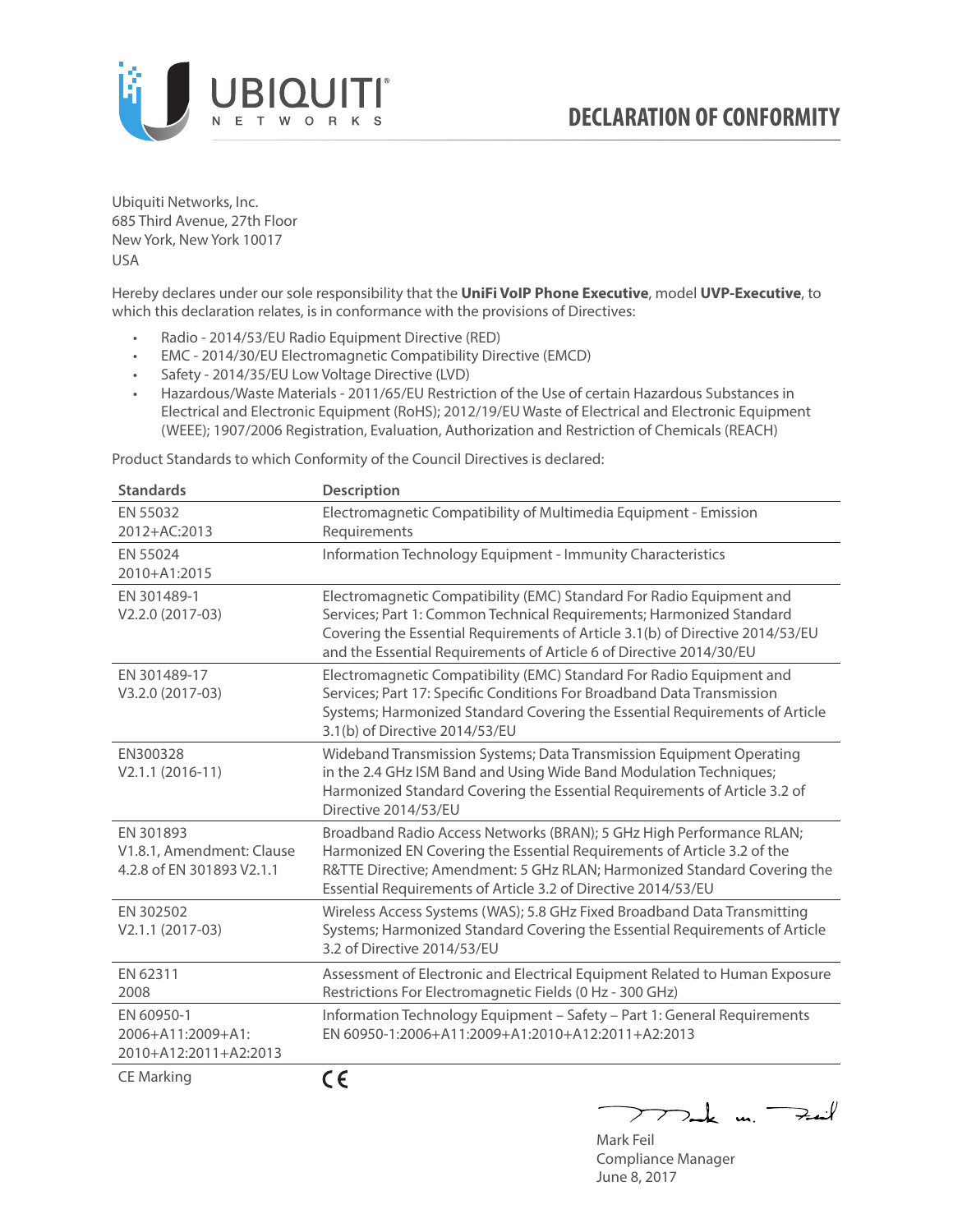

# **български** [Bulgarian]

С настоящото UBIQUITI NETWORKS декларира, че този тип радиосъоръжение UniFi VoIP Phone Executive е в съответствие с Директива 2014/53/ЕС. Цялостният текст на ЕС декларацията за съответствие може да се намери на следния интернет адрес: **[www.ubnt.com/compliance](http://www.ubnt.com/compliance)**

# **Hrvatski** [Croatian]

UBIQUITI NETWORKS ovime izjavljuje da je radijska oprema tipa UniFi VoIP Phone Executive u skladu s Direktivom 2014/53/EU. Cjeloviti tekst EU izjave o sukladnosti dostupan je na sljedećoj internetskoj adresi: **[www.ubnt.com/compliance](http://www.ubnt.com/compliance)**

# **Čeština** [Czech]

Tímto UBIQUITI NETWORKS prohlašuje, že typ rádiového zařízení UniFi VoIP Phone Executive je v souladu se směrnicí 2014/53/EU. Úplné znění EU prohlášení o shodě je k dispozici na této internetové adrese: **[www.ubnt.com/compliance](http://www.ubnt.com/compliance)**

### **Dansk** [Danish]

Hermed erklærer UBIQUITI NETWORKS, at radioudstyrstypen UniFi VoIP Phone Executive er i overensstemmelse med direktiv 2014/53/EU. EU-overensstemmelseserklæringens fulde tekst kan findes på følgende internetadresse: **[www.ubnt.com/compliance](http://www.ubnt.com/compliance)**

### **Nederlands** [Dutch]

Hierbij verklaar ik, UBIQUITI NETWORKS, dat het type radioapparatuur UniFi VoIP Phone Executive conform is met Richtlijn 2014/53/EU. De volledige tekst van de EU-conformiteitsverklaring kan worden geraadpleegd op het volgende internetadres: **[www.ubnt.com/compliance](http://www.ubnt.com/compliance)**

### **English**

Hereby, UBIQUITI NETWORKS declares that the radio equipment type UniFi VoIP Phone Executive is in compliance with Directive 2014/53/EU. The full text of the EU declaration of conformity is available at the following internet address: **[www.ubnt.com/compliance](http://www.ubnt.com/compliance)**

### **Eesti keel** [Estonian]

Käesolevaga deklareerib UBIQUITI NETWORKS, et käesolev raadioseadme tüüp UniFi VoIP Phone Executive vastab direktiivi 2014/53/EL nõuetele. ELi vastavusdeklaratsiooni täielik tekst on kättesaadav järgmisel internetiaadressil: **[www.ubnt.com/compliance](http://www.ubnt.com/compliance)**

### **Suomi** [Finnish]

UBIQUITI NETWORKS vakuuttaa, että radiolaitetyyppi UniFi VoIP Phone Executive on direktiivin 2014/53/EU mukainen. EU-vaatimustenmukaisuusvakuutuksen täysimittainen teksti on saatavilla seuraavassa internetosoitteessa: **[www.ubnt.com/compliance](http://www.ubnt.com/compliance)**

### **Français** [French]

Le soussigné, UBIQUITI NETWORKS, déclare que l'équipement radioélectrique du type UniFi VoIP Phone Executive est conforme à la directive 2014/53/UE. Le texte complet de la déclaration UE de conformité est disponible à l'adresse internet suivante: **[www.ubnt.com/compliance](http://www.ubnt.com/compliance)**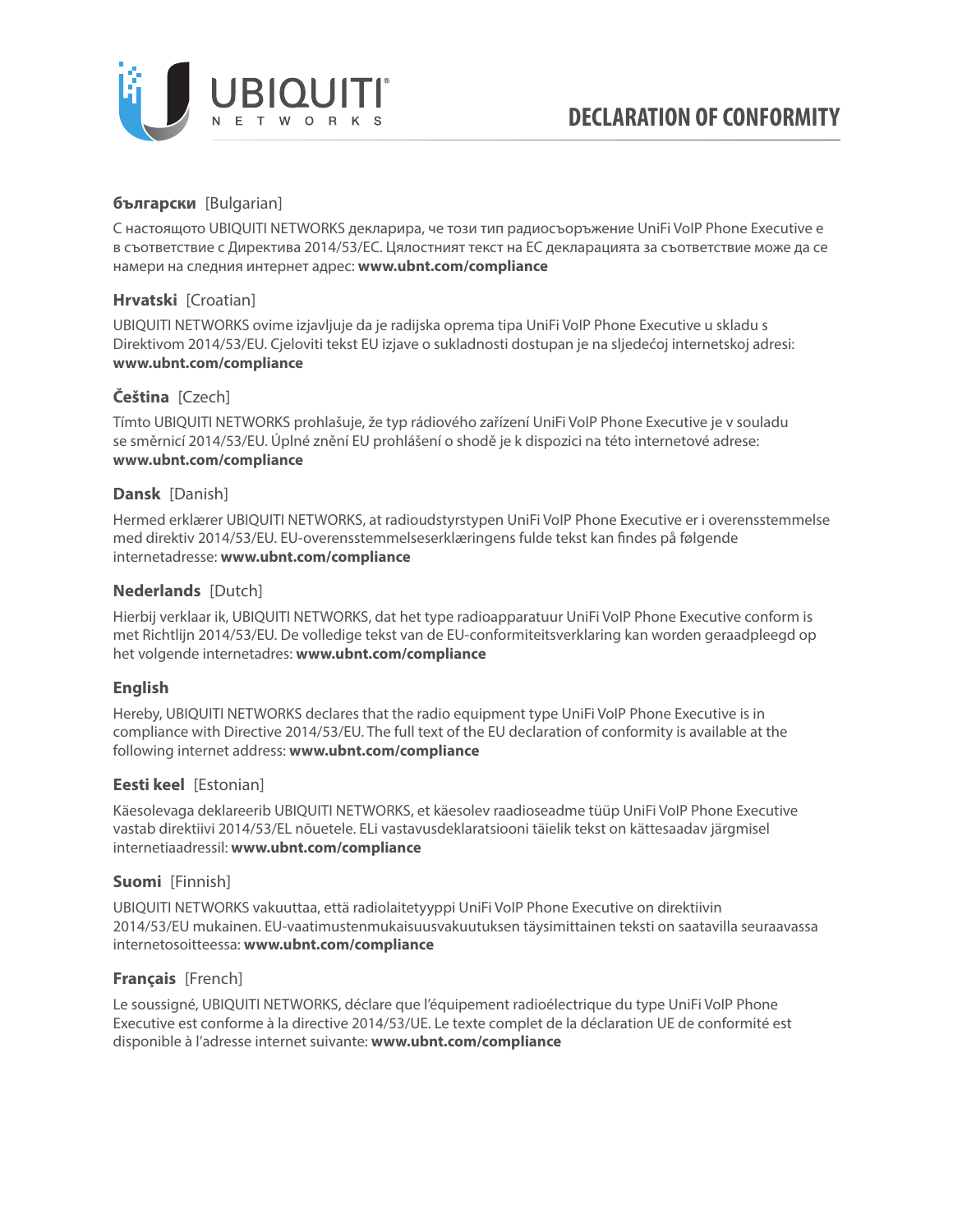

### **Deutsch** [German]

Hiermit erklärt UBIQUITI NETWORKS, dass der Funkanlagentyp UniFi VoIP Phone Executive der Richtlinie 2014/53/EU entspricht. Der vollständige Text der EU-Konformitätserklärung ist unter der folgenden Internetadresse verfügbar: **[www.ubnt.com/compliance](http://www.ubnt.com/compliance)**

### **Ελληνικά** [Greek]

Με την παρούσα ο/η UBIQUITI NETWORKS, δηλώνει ότι ο ραδιοεξοπλισμός UniFi VoIP Phone Executive πληροί την οδηγία 2014/53/ΕΕ. Το πλήρες κείμενο της δήλωσης συμμόρφωσης ΕΕ διατίθεται στην ακόλουθη ιστοσελίδα στο διαδίκτυο: **[www.ubnt.com/compliance](http://www.ubnt.com/compliance)**

### **Magyar** [Hungarian]

UBIQUITI NETWORKS igazolja, hogy a UniFi VoIP Phone Executive típusú rádióberendezés megfelel a 2014/53/EU irányelvnek. Az EU-megfelelőségi nyilatkozat teljes szövege elérhető a következő internetes címen: **[www.ubnt.com/compliance](http://www.ubnt.com/compliance)**

### **Íslenska** [Icelandic]

Hér með lýsir UBIQUITI NETWORKS yfir því að UniFi VoIP Phone Executive er í samræmi við tilskipun 2014/53/ESB. Fullur texti ESB samræmisyfirlýsing er að finna á eftirfarandi netfangi: **[www.ubnt.com/compliance](http://www.ubnt.com/compliance)**

### **Italiano** [Italian]

Il fabbricante, UBIQUITI NETWORKS, dichiara che il tipo di apparecchiatura radio UniFi VoIP Phone Executive è conforme alla direttiva 2014/53/UE. Il testo completo della dichiarazione di conformità UE è disponibile al seguente indirizzo Internet: **[www.ubnt.com/compliance](http://www.ubnt.com/compliance)**

### **Latvių kalba** [Latvian]

Ar šo UBIQUITI NETWORKS deklarē, ka radioiekārta UniFi VoIP Phone Executive atbilst Direktīvai 2014/53/ES. Pilns ES atbilstības deklarācijas teksts ir pieejams šādā interneta vietnē: **[www.ubnt.com/compliance](http://www.ubnt.com/compliance)**

### **Lietuvių kalba** [Lithuanian]

Aš, UBIQUITI NETWORKS, patvirtinu, kad radijo įrenginių tipas UniFi VoIP Phone Executive atitinka Direktyvą 2014/53/ES. Visas ES atitikties deklaracijos tekstas prieinamas šiuo interneto adresu: **[www.ubnt.com/compliance](http://www.ubnt.com/compliance)**

### **Malti** [Maltese]

B'dan, UBIQUITI NETWORKS, niddikjara li dan it-tip ta' tagħmir tar-radju UniFi VoIP Phone Executive huwa konformi mad-Direttiva 2014/53/UE. Id-dikjarazzjoni tal-konformità tista' tiġi kkonsultata minn **[www.ubnt.com/compliance](http://www.ubnt.com/compliance)**

### **Norsk** [Norwegian]

UBIQUITI NETWORKS erklærer herved at utstyret UniFi VoIP Phone Executive er i samsvar med direktiv 2014/53/EU. Den fulle teksten til EU-samsvarserklæringen er tilgjengelig på følgende internettadresse: **[www.ubnt.com/compliance](http://www.ubnt.com/compliance)**

### **Polski** [Polish]

UBIQUITI NETWORKS niniejszym oświadcza, że typ urządzenia radiowego UniFi VoIP Phone Executive jest zgodny z dyrektywą 2014/53/UE. Pełny tekst deklaracji zgodności UE jest dostępny pod następującym adresem internetowym: **[www.ubnt.com/compliance](http://www.ubnt.com/compliance)**